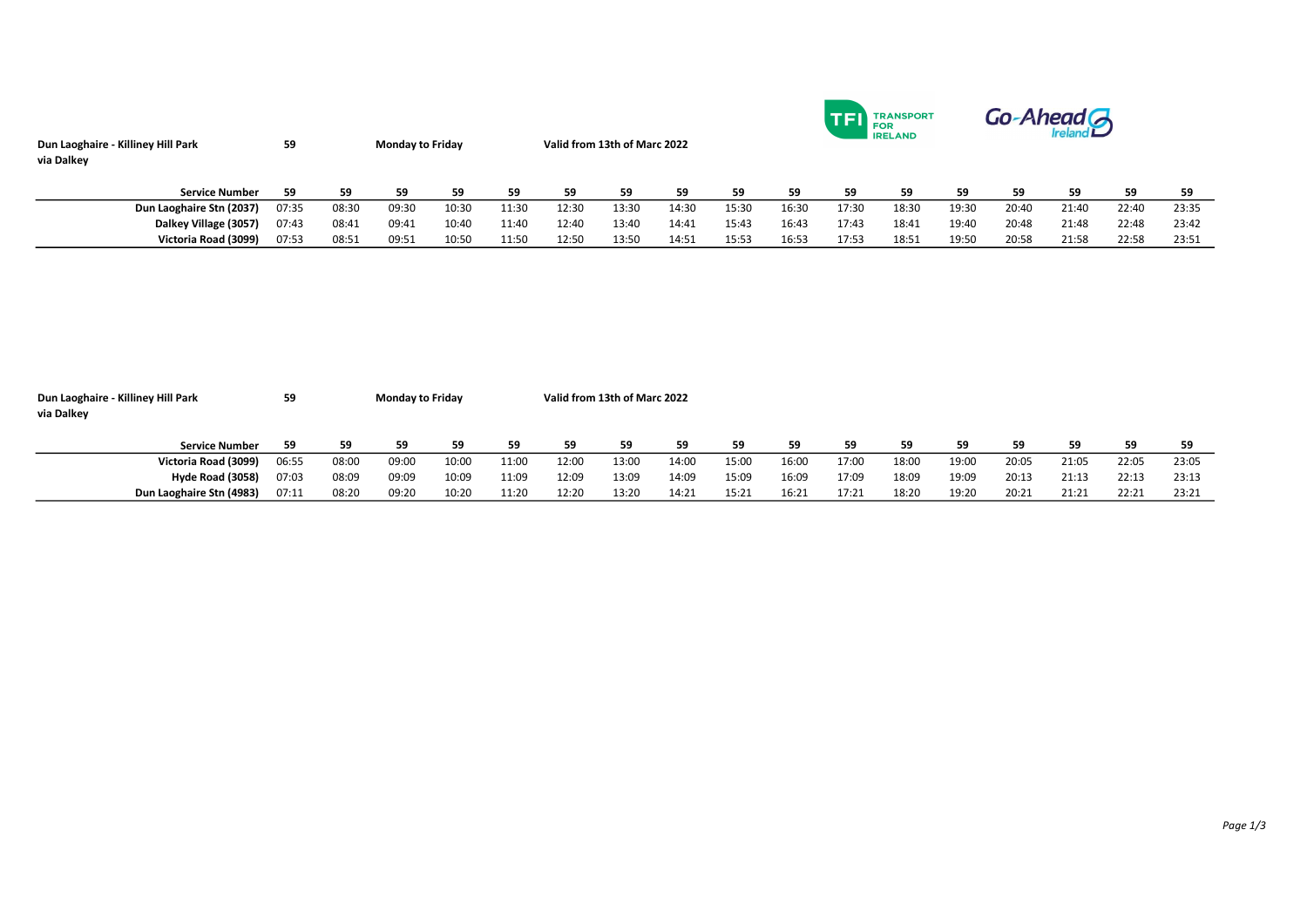| Dun Laoghaire - Killiney Hill Park<br>via Dalkey | 59    |       | Saturday |       |       | Valid from 13th of Marc 2022 |       |       |       | <b>TRANSPORT</b><br><b>LI</b> FOR<br><b>IRELAND</b> |       |       |       | Go-Ahead G |       |       |       |  |  |
|--------------------------------------------------|-------|-------|----------|-------|-------|------------------------------|-------|-------|-------|-----------------------------------------------------|-------|-------|-------|------------|-------|-------|-------|--|--|
| <b>Service Number</b>                            | 59    | 59    | 59       | 59    | 59    | 59                           | 59    | 59    | 59    | 59                                                  | 59    | 59    | 59    | 59         | 59    | 59    | 59    |  |  |
| Dun Laoghaire Stn (2037)                         | 07:35 | 08:35 | 09:35    | 10:30 | 11:30 | 12:30                        | 13:30 | 14:30 | 15:30 | 16:30                                               | 17:30 | 18:35 | 19:40 | 20:40      | 21:40 | 22:40 | 23:35 |  |  |
| Dalkey Village (3057)                            | 07:43 | 08:43 | 09:43    | 10:40 | 11:40 | 12:40                        | 13:40 | 14:40 | 15:40 | 16:40                                               | 17:40 | 18:43 | 19:48 | 20:48      | 21:48 | 22:48 | 23:42 |  |  |
| Victoria Road (3099)                             | 07:53 | 08:53 | 09:53    | 10:50 | 11:50 | 12:50                        | 13:50 | 14:50 | 15:50 | 16:50                                               | 17:50 | 18:53 | 19:58 | 20:58      | 21:58 | 22:58 | 23:51 |  |  |

| Dun Laoghaire - Killiney Hill Park | 59    |       | Saturday |       |       | Valid from 13th of Marc 2022 |       |       |       |       |       |       |       |       |       |       |       |
|------------------------------------|-------|-------|----------|-------|-------|------------------------------|-------|-------|-------|-------|-------|-------|-------|-------|-------|-------|-------|
| via Dalkey                         |       |       |          |       |       |                              |       |       |       |       |       |       |       |       |       |       |       |
|                                    |       |       |          |       |       |                              |       |       |       |       |       |       |       |       |       |       |       |
| <b>Service Number</b>              | 59    | 59    | 59       | 59    | 59    | 59                           | 59    | 59    | 59    | 59    | 59    | 59    | 59    | 59    | 59    | 59    | 59    |
| Victoria Road (3099)               | 07:00 | 08:00 | 09:00    | 10:00 | 11:00 | 12:00                        | 13:00 | 14:00 | 15:00 | 16:00 | 17:00 | 18:05 | 19:05 | 20:05 | 21:05 | 22:05 | 23:05 |
| Hyde Road (3058)                   | 07:08 | 08:08 | 09:09    | 10:09 | 11:09 | 12:09                        | 13:09 | 14:09 | 15:09 | 16:09 | 17:09 | 18:13 | 19:13 | 20:13 | 21:13 | 22:13 | 23:13 |
| Dun Laoghaire Stn (4983)           | 97:16 | 08:16 | 09:20    | 10:20 | 11:20 | 12:20                        | 13:20 | 14:20 | 15:20 | 16:20 | 17:20 | 18:21 | 19:21 | 20:21 | 21:21 | 22:21 | 23:21 |